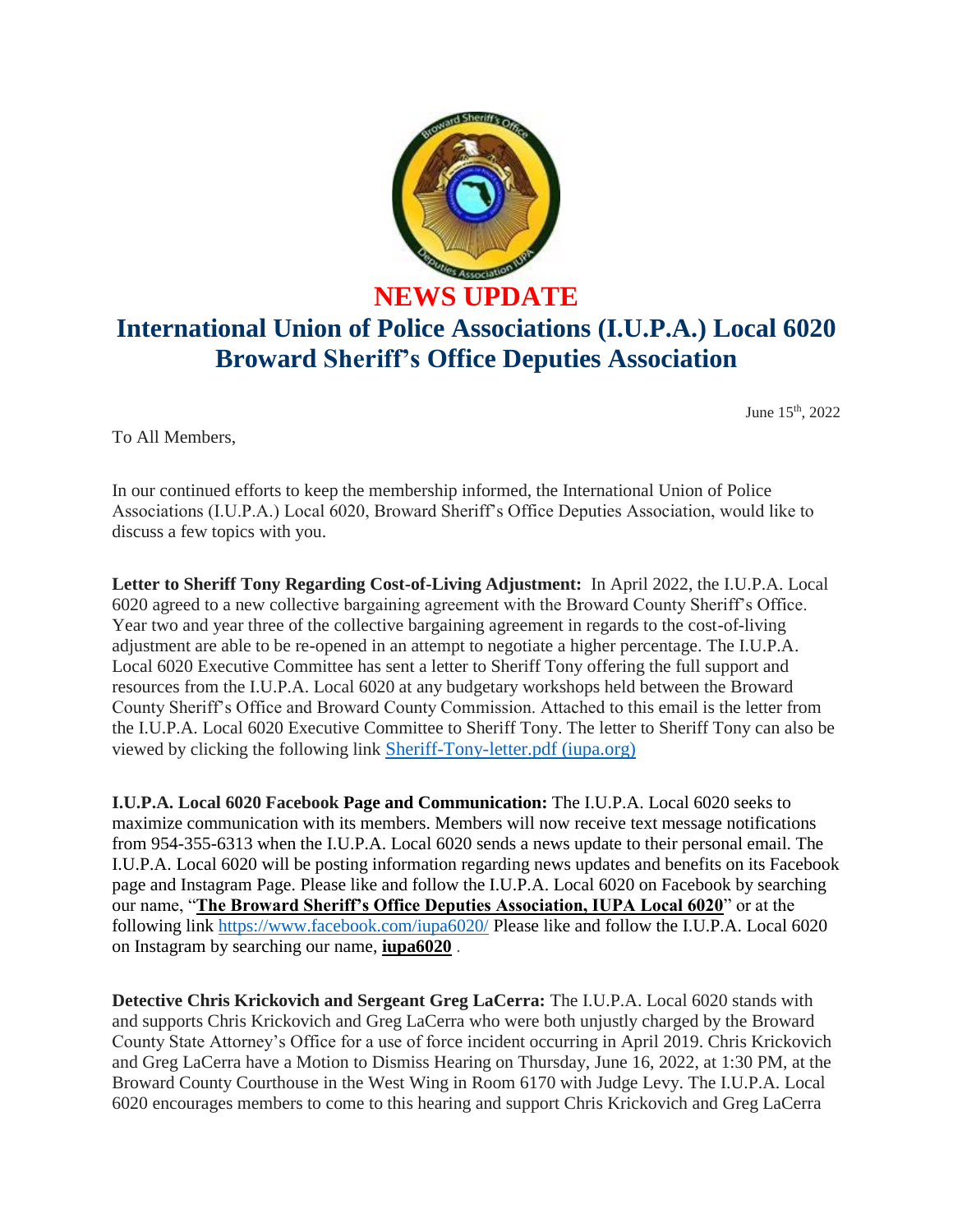during all court proceedings. The I.U.P.A. Local 6020 and I.U.P.A. Legal Defense Fund Attorneys Eric Schwartzreich and Jeremy Kroll are dedicated toward fighting these unjust charges. The Legal Defense Fund has covered all legal expenses during this incident and has even flown Attorneys Eric Schwartzreich and Jeremy Kroll to California to depose the State Attorney's Office's use of force expert in the case.

**Administrative Case Success:** Two I.U.P.A. Local 6020 members were recommended for termination by the Professional Standards Committee. I.U.P.A. Local 6020 Attorney Mike Finesilver represented the members at their Pre-Disciplinary Hearings. Due to I.U.P.A. Local 6020 Mike Finesilver's efforts, the final discipline for both I.U.P.A. Local 6020 members was reduced from termination to a lesser discipline.

**Deputy Relief Fund:** The I.U.P.A. Local 6020 Deputy Relief Fund provides financial assistance to those suffering financial distress. The Deputy Relief Fund has provided financial relief to members who this union believes were wrongfully terminated. The I.U.P.A. Local 6020 Executive Committee authorized payments for June of 2022 from the Deputy Relief Fund and multiple members who are either challenging their case in criminal court or arbitrating the case for their job were issued checks.

**I.U.P.A. Local 6020 Representatives:** Attached to this email are the current I.U.P.A. Local 6020 representatives.

**Endorsements:** The I.U.P.A. Local 6020 will be conducting endorsement interviews soon with individuals seeking to hold public office. Once the candidates have been interviewed, their responses will be forwarded to the membership via an email along with instructions on how to vote. As a reminder, the membership of the I.U.P.A. Local 6020 decides who this union endorses. A candidate who receives the majority of the votes will receive the I.U.P.A. Local 6020's endorsement.

**Membership Benefits:** The I.U.P.A. Local 6020 members are eligible for a wide variety of member benefits in the areas of Education, Financial and Insurance, Health, Home Services, Police Products, and Travel and Leisure. Membership benefits could include but are not limited to a free Associate and Bachelor Degree, savings when buying or selling a home, and discounts on Norwegian Cruise Lines. Members can view all possible benefits at <https://iupa.org/member-benefits/>

**BSO and Miccosukee (Ave Maria/ Collier County Parking):** The Broward Sheriff's Office has just signed an agreement with Miccosukee to allow deputies and sergeants living in Collier County to park their vehicles at the Miccosukee Service Plaza. Miccosukee is going to require deputies and sergeants who park their vehicles on their property to sign a hold harmless agreement. It should be noted that Miccosukee is a sovereign territory which would make any civil action brought against them for damages very challenging. The I.U.P.A. Local 6020 will update the membership as the issue progresses and once the hold harmless agreements are available for review.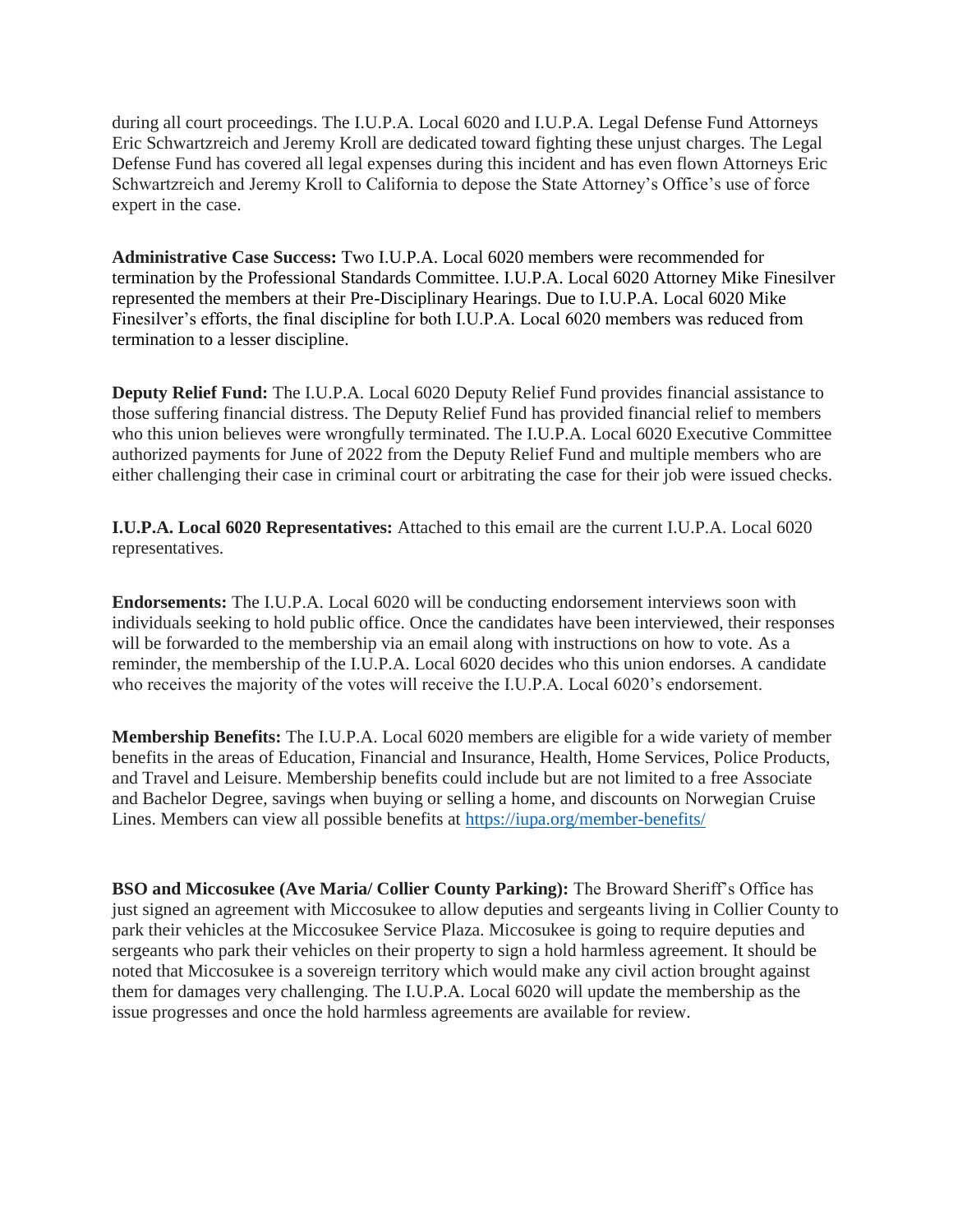**Florida Retirement System:** For members beginning their employment with the Broward Sheriff's Office and enrolling into the Florida Retirement System (FRS) it is important to make an election into either the FRS Pension Plan or FRS Investment Plan. **DO NOT RELY ON THE DEFAULT ENROLLMENT OPTION.** Making the election prevents any issues in the event there is an error in the default option or a misunderstanding of what classification the person is it. Below are the Default Options on the FRS website for Enrollment  $(1<sup>st</sup> Electron)$ [https://www.myfrs.com/Enrollment\\_1st\\_Election.htm](https://www.myfrs.com/Enrollment_1st_Election.htm)

## **Default Option**

- For FRS-covered employees in all membership classes, except Special Risk, hired on or after January 1, 2018, the default option is the Investment Plan.
- For FRS-covered employees in the Special Risk class hired on or after January 1, 2018, the default option is the Pension Plan.
- For all new FRS-covered employees hired prior to January 1, 2018, the default option was the Pension Plan.

**Critical Incidents and Representation:** The I.U.P.A. Local 6020 provides its members with access to a Legal Defense Fund with approximately \$51,000,000 in the reserves with no caps on benefits. The Legal Defense Fund provides members full legal coverage for criminal and civil defense for acts committed within the scope of duty. If a member is involved in a critical incident such as deputy involved shooting, the I.U.P.A. will provide an on-scene attorney to represent the member. Members will be receiving I.U.P.A. Legal Defense Fund cards in the mail which have a number to call: **1-888-556-5631, and an Association ID of 5321.**

Simply call the number and provide the Association ID. In the event a member is involved in a critical incident and cannot recall the phone number above the member is always welcome to contact one of the Executive Committee members listed in this email 24 hours 7 days a week. The I.U.P.A. Local 6020 will update members when the cards are mailed out.

**As a reminder the I.U.P.A. Local 6020 provides its members full attorney representation for all disciplinary matters.** If a member is the subject of an Internal Affairs investigation the member **WILL** be provided an attorney. For cases which are only administrative as a violation of policy, the Local I.U.P.A. 6020 provides its members Attorney Mike Finesilver. Attorney Mike Finesilver has approximately 35 years of experience as an attorney. Attorney Mike Finesilver has recently helped multiple members reverse termination recommendations to lesser discipline.